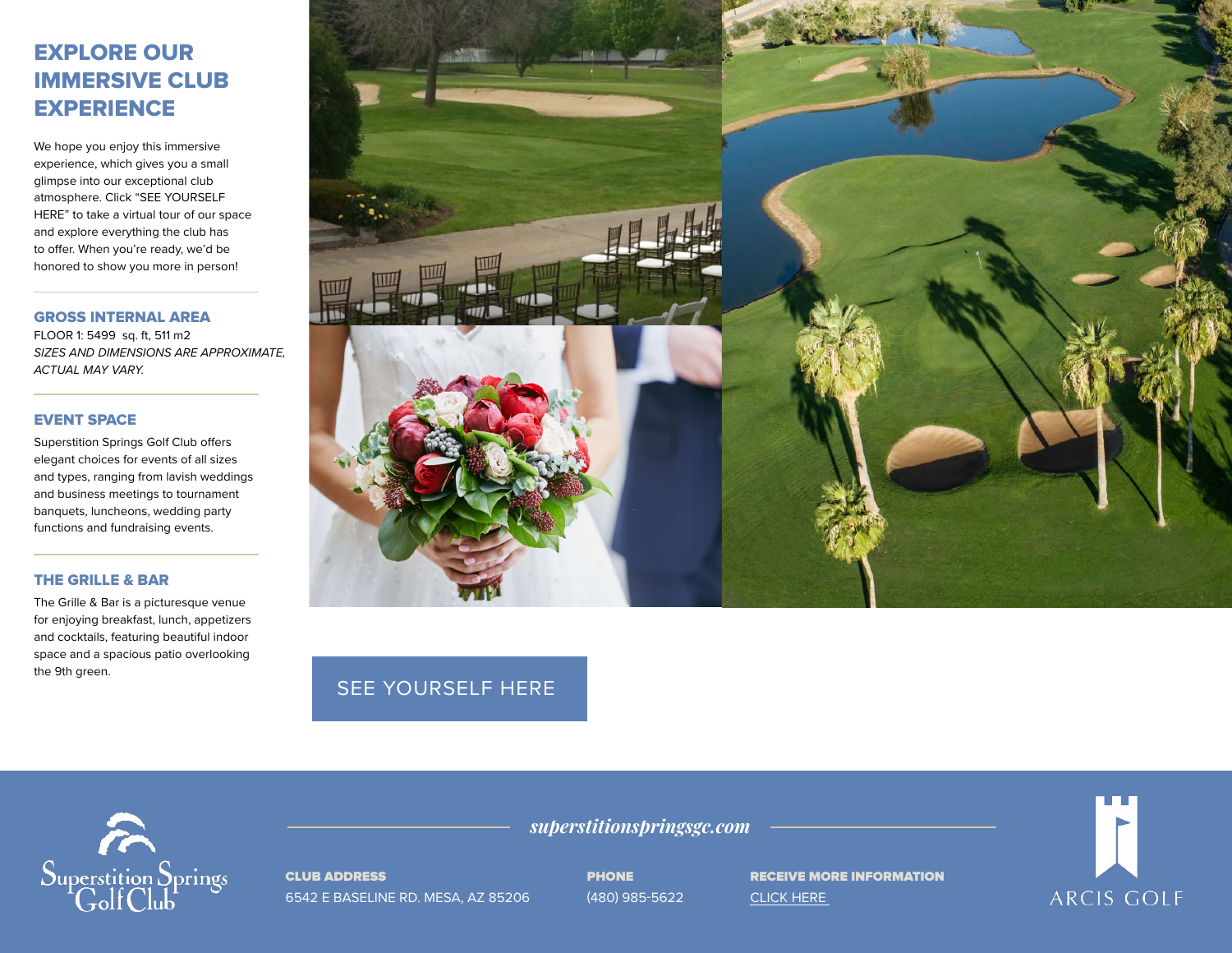#### EVENT SPACE CAPACITIES FLOOR 1

| <b>BANQUET ROOM</b>   | <b>GAME ROOM</b>     | <b>CEREMONY SITE</b>  | BRIDAL SUITE/CONFERENCE ROOM |  |
|-----------------------|----------------------|-----------------------|------------------------------|--|
| Banquet: 185          | Banquet: 75          | Banquet: 185          | Banquet: 50                  |  |
| Reception: 185        | Reception: 75        | Reception: 185        | Reception: 50                |  |
| Theatre/Ceremony: NA  | Theatre/Ceremony: 50 | Theatre/Ceremony: 185 | Theatre/Ceremony: 50         |  |
| Conference Style: 185 | Conference Style: 75 | Conference Style: 185 | Conference Style: 50         |  |
| Classroom: 185        | Classroom: 75        | Classroom: 185        | Classroom: 50                |  |
| U-Shape: 100          | U-Shape: 50          | U-Shape: 185          | U-Shape: 50                  |  |
|                       |                      |                       |                              |  |
|                       |                      |                       |                              |  |
|                       |                      |                       |                              |  |
|                       |                      |                       |                              |  |



*superstitionspringsgc.com*



CLUB ADDRESS

6542 E BASELINE RD. MESA, AZ 85206 PHONE سىسىسى<br>480) 985-5622

RECEIVE MORE INFORMATION [CLICK HERE](https://www.superstitionspringsgc.com/private-events-vm) 

**TITLE** ARCIS GOLF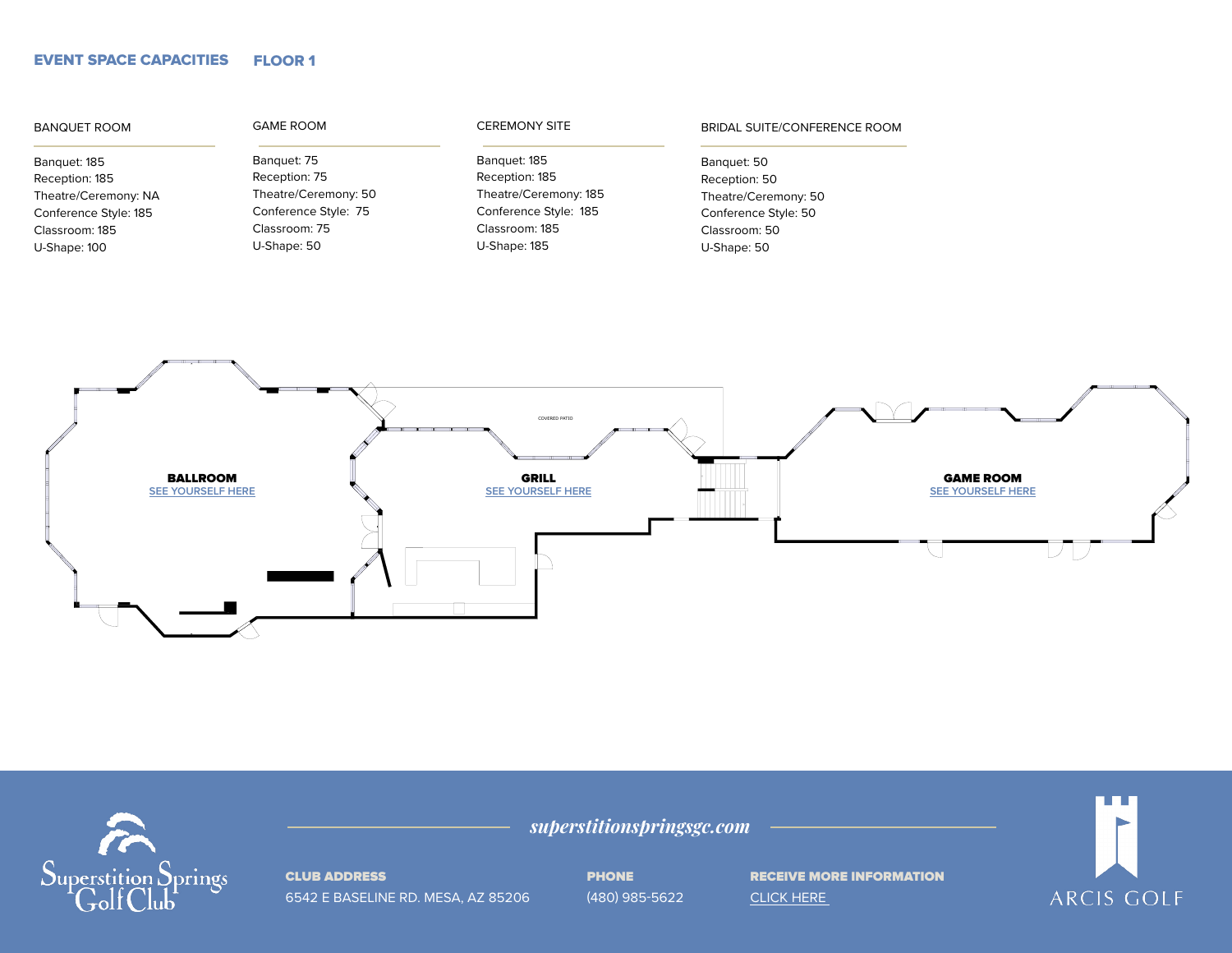PRO SHOP





CLUB ADDRESS 6542 E BASELINE RD. MESA, AZ 85206 PHONE (480) 985-5622

*superstitionspringsgc.com* SIZES AND DIMENSIONS ARE APPROXIMATE, ACTUAL MAY VARY. TOTAL: 584 sq. ft,54 m2

RECEIVE MORE INFORMATION [CLICK HERE](https://www.superstitionspringsgc.com/private-events-vm)